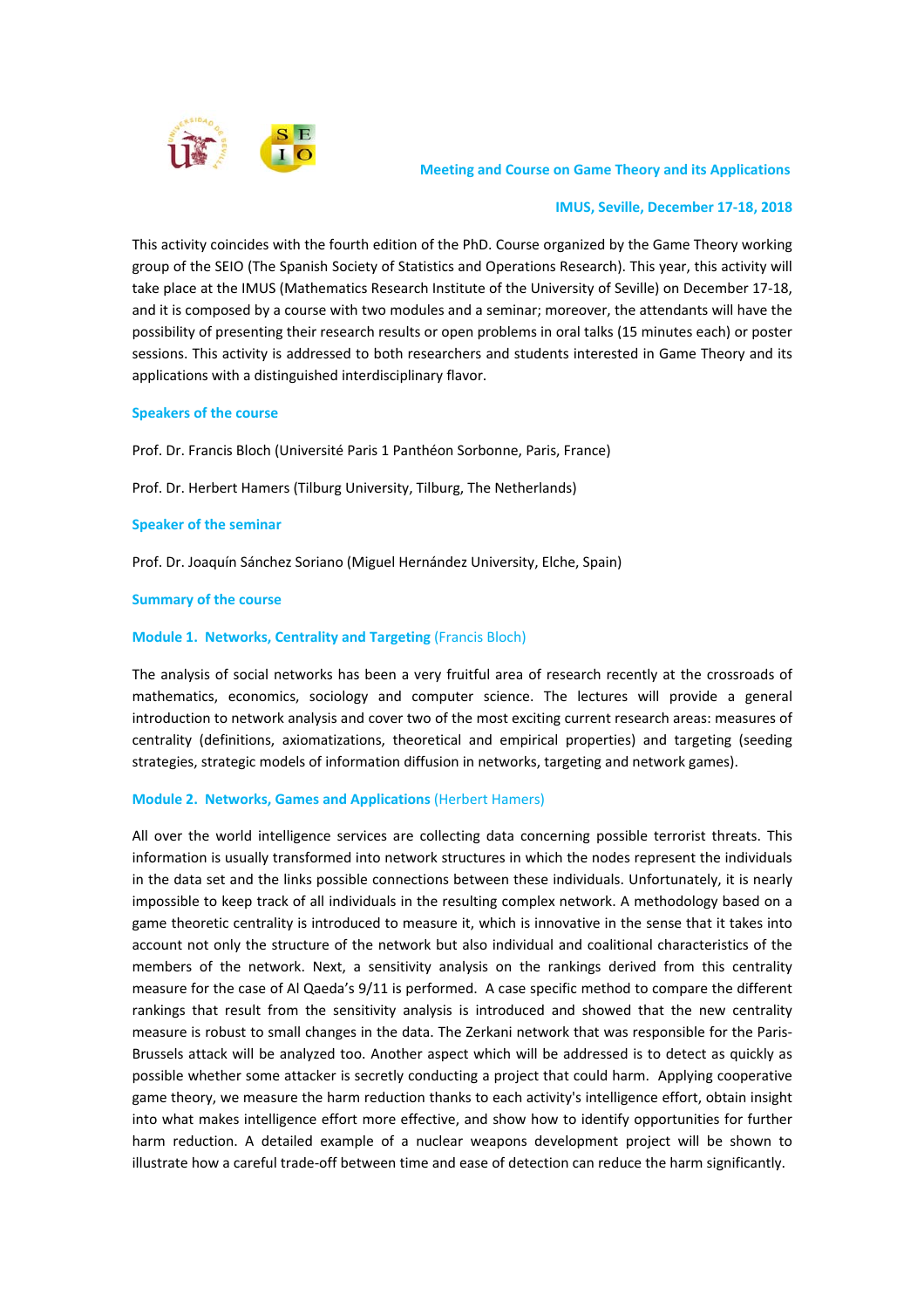Next, minimum coloring problems will be introduced to deal with situations where the agents are interested in having access to some facility but may be involved in conflict. The cost allocation problem arising from such a situation can be tackled using cooperative game theory. A corresponding cooperative game is constructed where the value of any coalition of agents is equal to the chromatic number of the conflict subgraph induced by this coalition. For this cooperative coloring game the existence of core elements is investigated. A characterization of minimum coloring games that are totally balanced, submodularity and PMAS, respectively, is given. Finally, Chinese postman problems will be presented. By assigning players to the edges in the graph, a cooperative Chinese postman game is defined, in which each coalition has to find a minimum cost tour that visits its edges at least once and start and finishes in a specific vertex. This model is attractive to service providers that have to visit a set of customers in a city since game theoretical solutions can be used to divide the costs among the customers. It is shown that CP games may not be balanced, but balancedness is established if the underlying graph is a bridge‐connected Euler graph. This result gave rise to classifications of game theoretical properties ((totally) balancedness, submodular, respectively) and graph structures. Global CP submodular graphs and CP (totally) balanced graphs are introduced and studied in detail.

### **Summary of the seminar: Allocating the fixed cost of a transport system** (J. Sánchez Soriano)

We consider a transport system shared by several cities. This transport system has a fixed cost independently of the number of cities involved. We propose and characterize several rules to allocate this fixed cost between the cities.

### **Organizing Committee**

- Encarnación Algaba (Universidad de Sevilla)
- Ramón Flores (Universidad de Sevilla)

### **Scientific Committee**

- Encarnación Algaba (Universidad de Sevilla)
- Gustavo BerganƟños (Universidad de Vigo)
- Ignacio García‐Jurado (Universidade da Coruña)
- Ana Meca (Universidad Miguel Hernández de Elche)
- Joaquín Sánchez-Soriano (Universidad Miguel Hernández de Elche)
- Juan Tejada (Universidad Complutense de Madrid)
- Juan Vidal‐Puga (Universidad de Vigo)

# **PROGRAM**

### **17 December**

09:20 - 09:30 Opening 09:30 - 10:45 *Francis Bloch*  10:45 - 11:15 Coffee 11:15 - 12:30 *Francis Bloch* 12:50 - 13:50 *Joaquín Sánchez Soriano* 13:50 - 15:30 Lunch 15:30 - 17:00 *Francis Bloch*